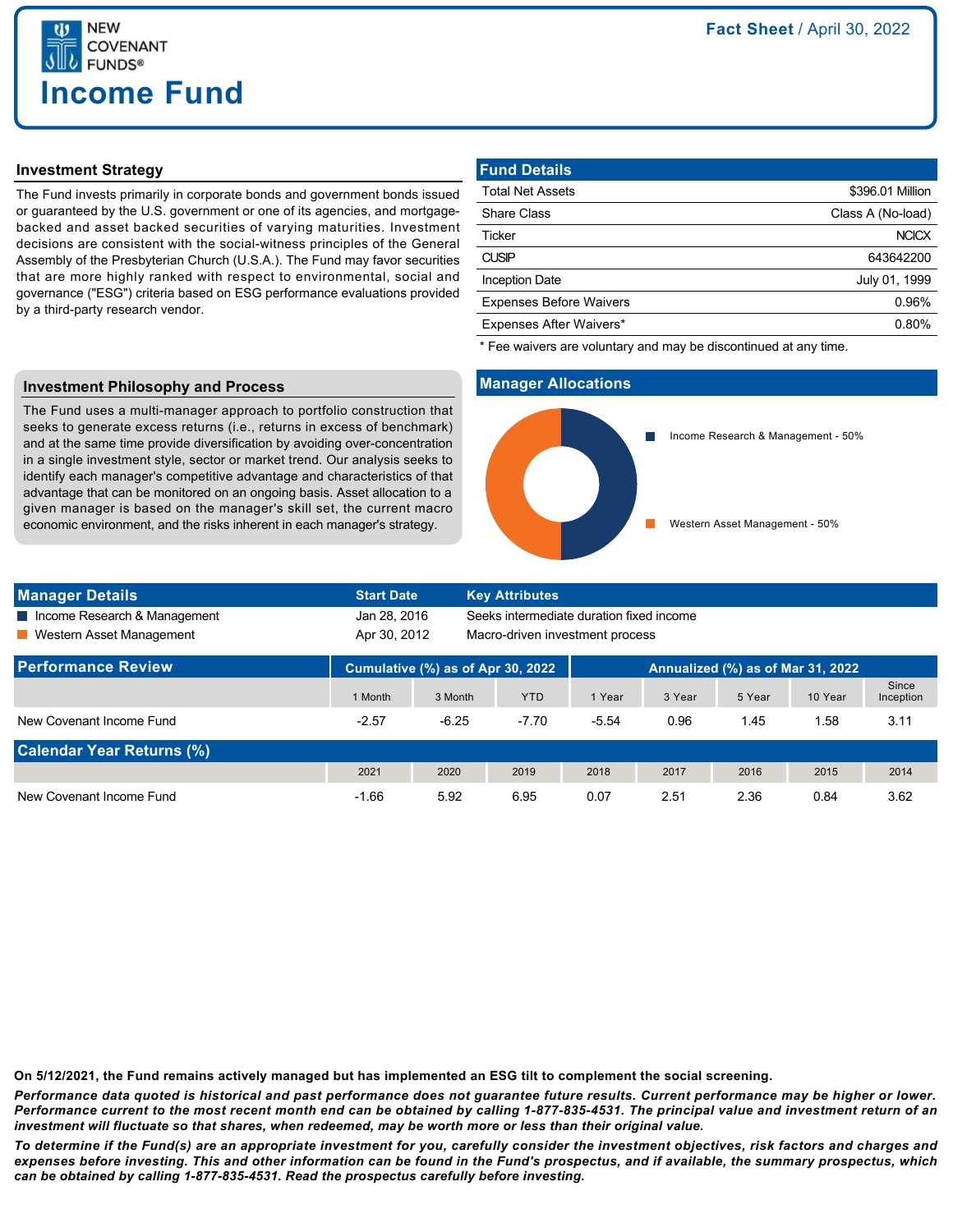# Income Fund **Fact Sheet** / April 30, 2022

| <b>Portfolio Characteristics</b>  | <b>Fund</b> | <b>Index</b> |
|-----------------------------------|-------------|--------------|
| Effective Duration (Years)        | 4.87        | 4.98         |
| Weighted Average Life (Years)     | 7.31        | 5.81         |
| 30-day SEC Yield (%)              | 1.62        | N/A          |
| Unsubsidized 30-day SEC Yield (%) | 1.46        | N/A          |
| Number of Holdings                | 1.051       | 9.385        |

| Top 10 Holdings (excluding cash)           | % of Net Assets |
|--------------------------------------------|-----------------|
| UNITED STATES TREASURY 0.63% 07/31/2026    | 4.31            |
| UNITED STATES TREASURY 0.75% 05/31/2026    | 3.06            |
| FNMA 30YR 2021 PRODUCTION 2.50% 04/01/2051 | 2.00            |
| UNITED STATES TREASURY 0.25% 05/31/2025    | 1.86            |
| UNITED STATES TREASURY 1.50% 01/31/2027    | 1.80            |
| FNMA 30YR 2021 PRODUCTION 2.00% 02/01/2051 | 1.39            |
| UNITED STATES TREASURY 1.25% 08/15/2031    | 1.22            |
| FNMA 30YR 2013 PRODUCTION 3.00% 03/01/2046 | 0.88            |
| FNMA 30YR 2019 PRODUCTION 3.50% 09/01/2049 | 0.84            |
| UNITED STATES TREASURY 1.25% 11/30/2026    | 0.80            |

# **Credit Quality (ex-cash) (% of portfolio)**



The credit quality of a fund's holdings is derived using Standard & Poor's as the ratings<br>source. The purpose of the ratings is to provide investors with a simple system of<br>gradation by which relative creditworthiness of a

# **Top 10 Sectors (ex-cash) (% of portfolio)**



New Covenant Income Fund

H. Bloomberg Intermediate US Aggregate Bond Index (USD)

## **Risk Information**

There are risks involved with investing including loss of principal. There is no assurance that the objectives of any strategy or fund will be achieved or will be successful. No investment strategy, including diversification, can protect against market risk or loss. Holdings subject to change

In addition to the normal risks associated with investing, international investments may involve risk of capital loss from unfavorable fluctuation in currency values, from difference in generally accepted accounting principles or from economic or political instability in other nations. Emerging markets involve heightened risks<br>related to the same factors as well as increased volatility

For additional risks and important information, please see the next page.